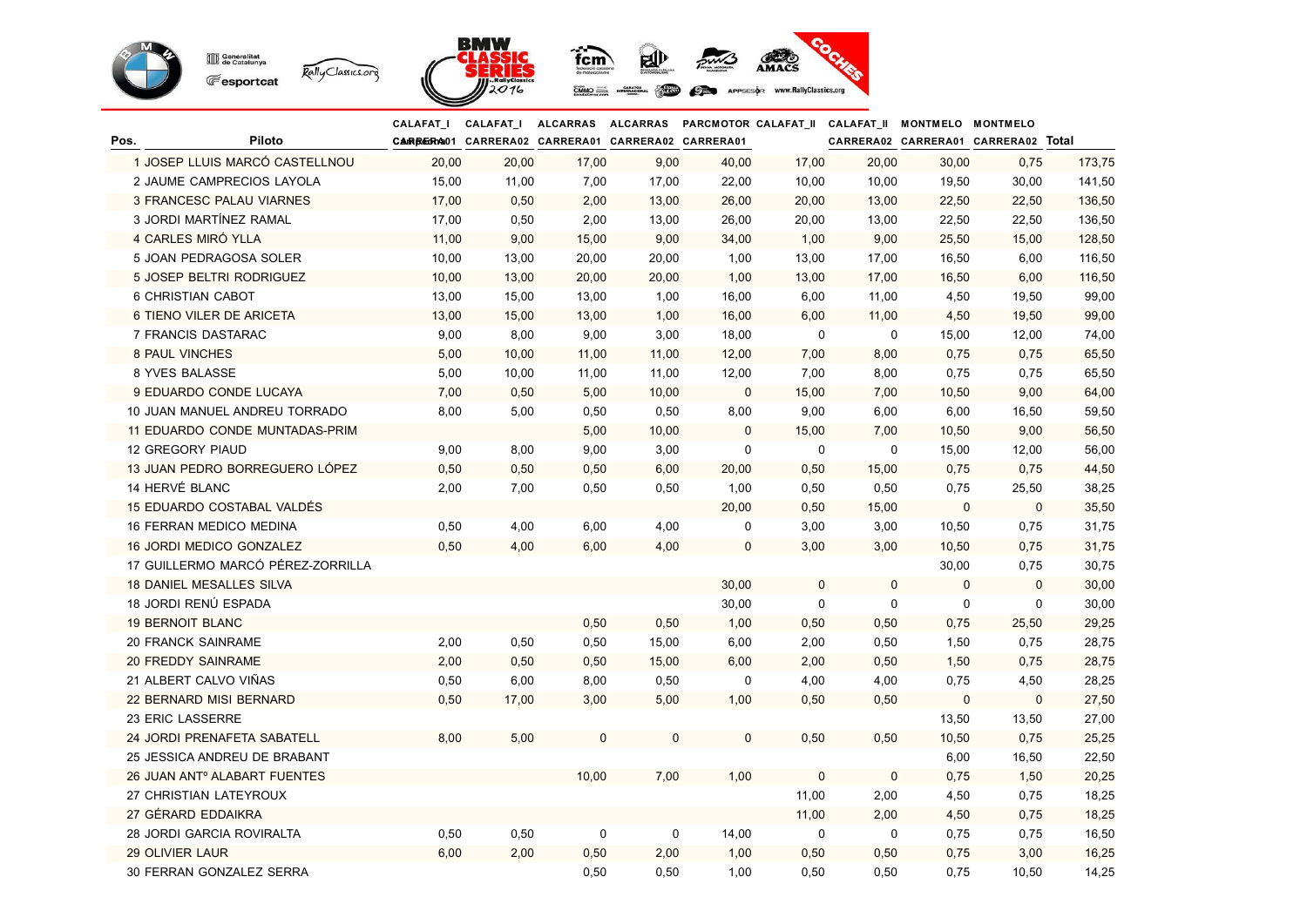

|      |                                     | <b>CALAFAT I</b> | <b>CALAFAT_I</b>                                   |              |              |             |             | ALCARRAS ALCARRAS PARCMOTOR CALAFAT_II CALAFAT_II MONTMELO MONTMELO |             |                                     |       |
|------|-------------------------------------|------------------|----------------------------------------------------|--------------|--------------|-------------|-------------|---------------------------------------------------------------------|-------------|-------------------------------------|-------|
| Pos. | Piloto                              |                  | CARREGRAO1 CARRERA02 CARRERA01 CARRERA02 CARRERA01 |              |              |             |             |                                                                     |             | CARRERA02 CARRERA01 CARRERA02 Total |       |
|      | 31 ANABEL TOSTADO CASTRO            | 0,50             | 0,50                                               | $\mathbf 0$  | $\mathbf{0}$ | $\mathbf 0$ | 5,00        | 5,00                                                                | 1,50        | 0,75                                | 13,25 |
|      | 31 FERRAN GONZALEZ-SERRA            |                  |                                                    |              |              | 1,00        | 0,50        | 0,50                                                                | 0,75        | 10,50                               | 13,25 |
|      | 32 ERIC GEERAERT                    |                  |                                                    |              |              |             |             |                                                                     | 12,00       | 0,75                                | 12,75 |
|      | 32 JOSEP CASTELLVÍ SANTIGOSA        |                  |                                                    | 0,50         | 0,50         | 1,00        | 0,50        | 0,50                                                                | 0,75        | 9,00                                | 12,75 |
|      | 33 ALBERT SANCHEZ UÑÓ               | 0,50             | 0,50                                               | $\Omega$     | $\mathbf 0$  | 10,00       | $\mathbf 0$ | $\mathbf{0}$                                                        | 0,75        | 0,75                                | 12,50 |
|      | 34 ANTONIO SERRANO SANCHEZ          | 0,50             | 0,50                                               | 0            | 0            | 1,00        | 8,00        | 0,50                                                                | 0,75        | 0,75                                | 12,00 |
|      | 34 BENJAMIN CHABBERT                | 4,00             | 0,50                                               | 0,50         | 0,50         | 4,00        | 0,50        | 0,50                                                                | 0,75        | 0,75                                | 12,00 |
|      | <b>34 JEAN-PAUL CHABBERT</b>        | 4,00             | 0,50                                               | 0,50         | 0,50         | 4,00        | 0,50        | 0,50                                                                | 0,75        | 0,75                                | 12,00 |
|      | <b>35 RAMON PIGEM</b>               |                  |                                                    |              |              |             |             |                                                                     | 10,50       | 0,75                                | 11,25 |
|      | <b>36 JORDI MOTGER GRAUS</b>        |                  |                                                    |              |              | 1,00        | 8,00        | 0,50                                                                | 0,75        | 0,75                                | 11,00 |
|      | 37 JOSÉ MANUEL VELASCO MASÓ         | 0,50             | 0,50                                               | 0,50         | 6,00         | $\pmb{0}$   | $\mathbf 0$ | 0                                                                   | 0,75        | 0,75                                | 9,00  |
|      | <b>38 GERARD ESPIL</b>              | 0,50             | 0,50                                               | 4,00         | 0,50         | 0           | 0,50        | 0,50                                                                | 0,75        | 0,75                                | 8,00  |
|      | 38 J.FRANCOIS ABANE                 | 0,50             | 0,50                                               | 4,00         | 0,50         | $\pmb{0}$   | 0,50        | 0,50                                                                | 0,75        | 0,75                                | 8,00  |
|      | 38 JOSEPH TORRESAN                  | 0,50             | 3,00                                               | 0,50         | 0,50         | 1,00        | 0,50        | 0,50                                                                | 0,75        | 0,75                                | 8,00  |
|      | 39 EMMA CLAROS FONT                 | 7,00             | 0,50                                               | $\mathbf 0$  | $\mathbf 0$  | $\mathbf 0$ | $\pmb{0}$   | $\pmb{0}$                                                           | $\pmb{0}$   | $\mathbf 0$                         | 7,50  |
|      | <b>40 JEAN MARC JOSEE</b>           | 3,00             | 0,50                                               | 0,50         | 0,50         | $\mathbf 0$ | 0,50        | 0,50                                                                | 0           | $\mathbf 0$                         | 5,50  |
|      | 40 MANUEL SERRANO CASO              | 0,50             | 0,50                                               | 0,50         | 0,50         | 1,00        | 0,50        | 0,50                                                                | 0,75        | 0,75                                | 5,50  |
|      | 40 MANUEL SERRANO GODOY             | 0,50             | 0,50                                               | 0,50         | 0,50         | 1,00        | 0,50        | 0,50                                                                | 0,75        | 0,75                                | 5,50  |
|      | <b>40 ROBERT GUY</b>                | 3,00             | 0,50                                               | 0,50         | 0,50         | $\mathbf 0$ | 0,50        | 0,50                                                                | $\mathbf 0$ | $\mathbf 0$                         | 5,50  |
|      | 41 FRANCISCO JOSE ALVAREZ DOMINGUEZ | 0,50             | 0,50                                               | 0,50         | 0,50         | 1,00        | 0           | 0                                                                   | 0,75        | 0,75                                | 4,50  |
|      | 41 JEAN JACQUES PEYRAUD             | 0,50             | 0,50                                               | 0,50         | 0,50         | 1,00        | $\mathbf 0$ | $\pmb{0}$                                                           | 0,75        | 0,75                                | 4,50  |
|      | 41 JORDI PITARCH MUNIESA            | 0,50             | 0,50                                               | 0,50         | 0,50         | 1,00        | 0           | 0                                                                   | 0,75        | 0,75                                | 4,50  |
|      | 41 MARTA PUJADAS LOPEZ              | 0,50             | 0,50                                               | 0,50         | 0,50         | 1,00        | $\mathbf 0$ | 0                                                                   | 0,75        | 0,75                                | 4,50  |
|      | 42 ALEX M-RIMBAU MUÑOZ              | 0,50             | 0,50                                               | 0            | $\mathbf 0$  | 2,00        | 0,50        | 0,50                                                                | $\mathbf 0$ | $\mathbf 0$                         | 4,00  |
|      | 42 ENRIC CLUA GIRO                  | 0,50             | 0,50                                               | 0,50         | 0,50         | 1,00        | 0,50        | 0,50                                                                | $\mathbf 0$ | $\mathbf{0}$                        | 4,00  |
|      | 43 ALBERT SANTACREU MORENO          | 0,50             | 0,50                                               | 0            | $\mathbf 0$  | 1,00        | 0           | 0                                                                   | 0,75        | 0,75                                | 3,50  |
|      | <b>43 CARLOS BELTRAN ANDREU</b>     |                  |                                                    | 0,50         | 0,50         | 1,00        | $\mathbf 0$ | $\mathbf{0}$                                                        | 0,75        | 0,75                                | 3,50  |
|      | 43 CARLOS DESCALS NAVARRO           | 0,50             | 0,50                                               | 0            | 0            | 1,00        | 0           | 0                                                                   | 0,75        | 0,75                                | 3,50  |
|      | 43 JESÚS M. GARCIA GONZALEZ         | 0,50             | 0,50                                               | 0,50         | 0,50         | $\pmb{0}$   | $\mathbf 0$ | 0                                                                   | 0,75        | 0,75                                | 3,50  |
|      | 43 JOSÉ LUIS BOIRIA GONZÁLEZ        |                  |                                                    | 0,50         | 0,50         | 1,00        | 0           | 0                                                                   | 0,75        | 0,75                                | 3,50  |
|      | <b>43 PASCAL SICRE</b>              |                  |                                                    | 0,50         | 0,50         | $\mathbf 0$ | 0,50        | 0,50                                                                | 0,75        | 0,75                                | 3,50  |
|      | 43 RAMON ARQUES HUGUET              |                  |                                                    | 0,50         | 0,50         | 1,00        | 0           | 0                                                                   | 0,75        | 0,75                                | 3,50  |
|      | <b>44 ALEX GUILLEN RODRIGUEZ</b>    | 0,50             | 0,50                                               | $\mathbf{0}$ | $\mathbf{0}$ | $\pmb{0}$   | 0           | $\pmb{0}$                                                           | 0,75        | 0,75                                | 2,50  |
|      | 44 ALEXANDRE CASZALOT               |                  |                                                    |              |              | 1,00        | 0           | 0                                                                   | 0,75        | 0,75                                | 2,50  |
|      | <b>44 BILL MILLER</b>               | 0,50             | 0,50                                               | 1,00         | 0,50         | 0           | 0           | $\mathbf{0}$                                                        | $\mathbf 0$ | $\mathbf 0$                         | 2,50  |
|      | <b>44 DANIEL DURAND</b>             |                  |                                                    | 0,50         | 0,50         | 0           | 0           | 0                                                                   | 0,75        | 0,75                                | 2,50  |
|      | <b>44 EMILI GARCIA DEJUAN</b>       |                  |                                                    | 0,50         | 0,50         | $\mathbf 0$ | 0           | $\mathbf 0$                                                         | 0,75        | 0,75                                | 2,50  |
|      | 44 FRED BALARESQUE                  | 0,50             | 0,50                                               | 1,00         | 0,50         | 0           | 0           | 0                                                                   | $\mathbf 0$ | $\mathbf 0$                         | 2,50  |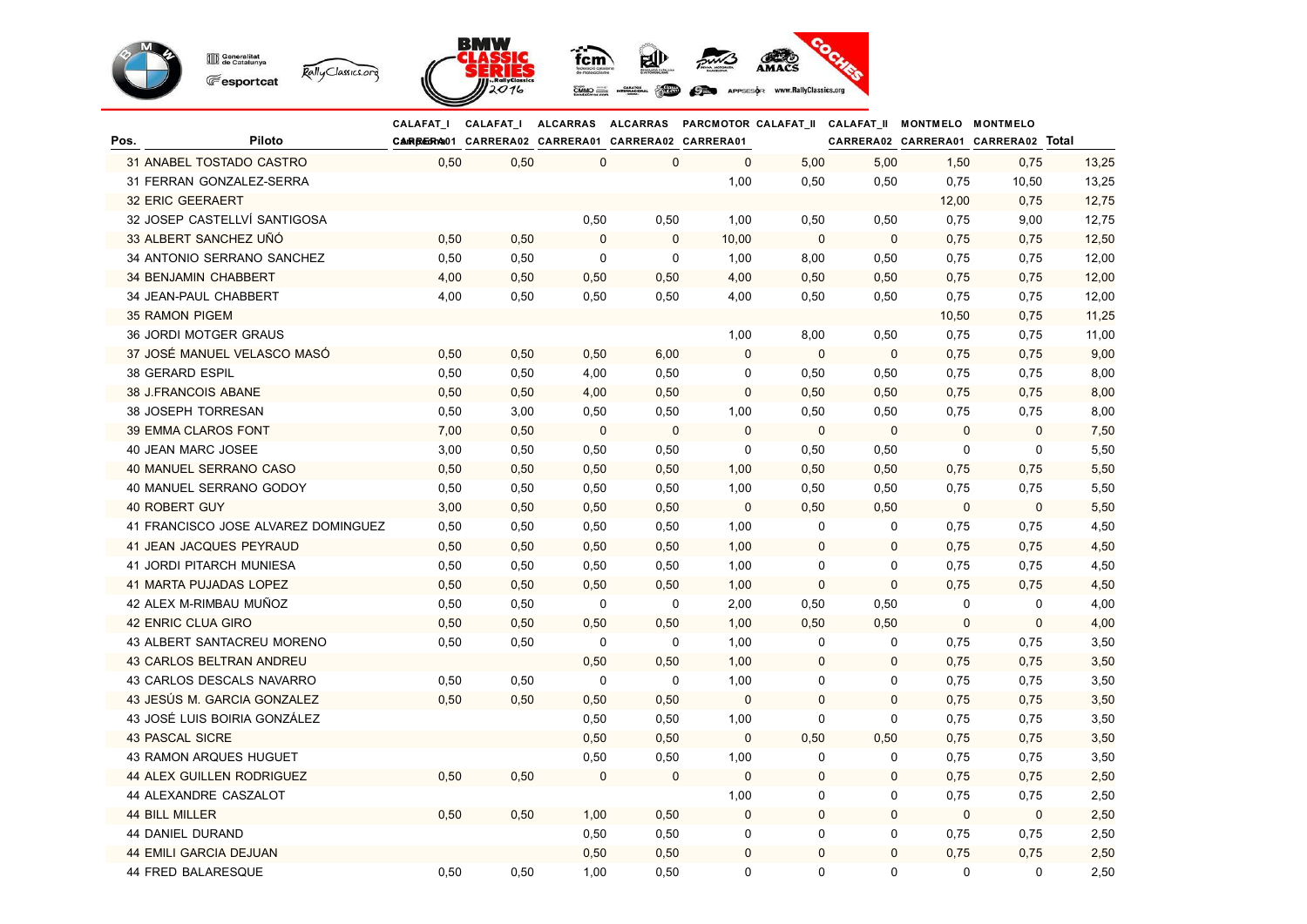

|                         |                                     |          |      |             |             |             |             |             | PARCMOTOR CALAFAT_II CALAFAT_II MONTMELO MONTMELO |                                     |      |
|-------------------------|-------------------------------------|----------|------|-------------|-------------|-------------|-------------|-------------|---------------------------------------------------|-------------------------------------|------|
| Pos.                    | Piloto                              | Campeona |      |             |             | CARRERA01   |             |             |                                                   | CARRERA02 CARRERA01 CARRERA02 Total |      |
|                         | 44 JEAN PIERRE CASZALOT             |          |      |             |             | 1,00        | $\mathbf 0$ | $\mathbf 0$ | 0,75                                              | 0,75                                | 2,50 |
|                         | 44 JOAN SOLÉ GRAELLS                |          |      |             |             | 1,00        | 0           | $\mathbf 0$ | 0,75                                              | 0,75                                | 2,50 |
|                         | 44 JUAN ROLLAN MARIEGES             |          |      |             |             |             | 0,50        | 0,50        | 0,75                                              | 0,75                                | 2,50 |
|                         | <b>44 PATRICK PUGINIER</b>          |          |      |             |             |             | 0,50        | 0,50        | 0,75                                              | 0,75                                | 2,50 |
|                         | <b>44 PATXI BEASCOA AMAT</b>        |          |      |             |             |             | 0,50        | 0,50        | 0,75                                              | 0,75                                | 2,50 |
| 44 THIERRY DUFAU        |                                     |          |      |             |             | 1,00        | 0           | $\mathbf 0$ | 0,75                                              | 0,75                                | 2,50 |
|                         | 44 XAVI BONÉ ARROYO                 |          |      |             |             |             | 0,50        | 0,50        | 0,75                                              | 0,75                                | 2,50 |
|                         | 45 ANGELS ROIG MARTI                |          |      | 0,50        | 0,50        | 1,00        | 0           | 0           | 0                                                 | $\mathbf 0$                         | 2,00 |
| <b>45 DAVID ASSIE</b>   |                                     | 0,50     | 0,50 | $\mathbf 0$ | $\mathbf 0$ | 1,00        | $\pmb{0}$   | $\pmb{0}$   | $\mathbf 0$                                       | $\mathbf 0$                         | 2,00 |
|                         | 45 DAVID GONZALEZ RODRIGUEZ         | 0,50     | 0,50 | 0,50        | 0,50        | $\pmb{0}$   | $\mathbf 0$ | 0           | $\mathbf 0$                                       | $\mathbf 0$                         | 2,00 |
|                         | 45 EMILI PUCHAL PIQUÉ               | 0,50     | 0,50 | $\mathbf 0$ | $\mathbf 0$ | 1,00        | $\pmb{0}$   | $\pmb{0}$   | $\mathbf 0$                                       | $\pmb{0}$                           | 2,00 |
| <b>45 FABIEN ROUS</b>   |                                     | 0,50     | 0,50 | 0           | $\mathbf 0$ | 1,00        | 0           | $\mathbf 0$ | $\mathbf 0$                                       | 0                                   | 2,00 |
|                         | 45 JOSÉ ANTONIO RODENAS SASTRE      | 0,50     | 0,50 | $\mathbf 0$ | $\mathbf 0$ | 1,00        | $\pmb{0}$   | $\mathbf 0$ | $\mathbf 0$                                       | $\mathbf 0$                         | 2,00 |
|                         | 45 JOSÉ MARÍA MARTÍ LLUMÁ           |          |      | 0,50        | 0,50        | 1,00        | 0           | $\mathbf 0$ | $\mathbf 0$                                       | 0                                   | 2,00 |
|                         | 45 MARIA DEL MAR ABAD GAGO          |          |      | 0,50        | 0,50        | 1,00        | $\mathbf 0$ | 0           | $\mathbf 0$                                       | $\mathbf 0$                         | 2,00 |
|                         | <b>45 PABLO TARRERO</b>             |          |      | 0,50        | 0,50        | 1,00        | $\mathbf 0$ | $\mathbf 0$ | 0                                                 | $\mathbf 0$                         | 2,00 |
|                         | 46 ALAIN JEAN BODIN                 |          |      |             |             |             |             |             | 0,75                                              | 0,75                                | 1,50 |
|                         | 46 ALBERT FRANCO ESTEVA             |          |      |             |             |             |             |             | 0,75                                              | 0,75                                | 1,50 |
|                         | 46 ALBERT PECANINS DALMAU           |          |      |             |             |             |             |             | 0,75                                              | 0,75                                | 1,50 |
|                         | 46 ALBERT VILANOVA CALONGE          |          |      |             |             |             |             |             | 0,75                                              | 0,75                                | 1,50 |
| 46 ANTONI PEÑA          |                                     |          |      |             |             |             |             |             | 0,75                                              | 0,75                                | 1,50 |
|                         | 46 ANTONIO BAQUER DE ALLER          |          |      |             |             |             |             |             | 0,75                                              | 0,75                                | 1,50 |
|                         | 46 ANTONIO CUBERO LLABRES           |          |      |             |             |             |             |             | 0,75                                              | 0,75                                | 1,50 |
|                         | <b>46 CHRISTIAN BOYER</b>           |          |      |             |             |             |             |             | 0,75                                              | 0,75                                | 1,50 |
|                         | <b>46 CHRISTIAN CHAMBRES</b>        |          |      |             |             |             |             |             | 0,75                                              | 0,75                                | 1,50 |
|                         | <b>46 GREGORY FIERENS</b>           |          |      |             |             |             |             |             | 0,75                                              | 0,75                                | 1,50 |
|                         | <b>46 IVAN TIBAU RAGOLTA</b>        |          |      |             |             |             |             |             | 0,75                                              | 0,75                                | 1,50 |
|                         | 46 JAVIER FRANCO SALA               |          |      |             |             |             |             |             | 0,75                                              | 0,75                                | 1,50 |
|                         | <b>46 JEAN PAUL CRAMPE</b>          |          |      |             |             |             |             |             | 0,75                                              | 0,75                                | 1,50 |
|                         | 46 JORDI SABATÉ MARTORELL           | 0,50     | 1,00 | 0           | 0           | $\mathbf 0$ | 0           | $\mathbf 0$ | $\mathbf 0$                                       | $\mathbf 0$                         | 1,50 |
|                         | <b>46 JORDI TARIN MINGUELLA</b>     |          |      |             |             |             | 0,50        | 1,00        | $\mathbf 0$                                       | $\mathbf 0$                         | 1,50 |
|                         | <b>46 JOSEP DOMINGO SANTAMARIA</b>  |          |      |             |             |             |             |             | 0,75                                              | 0,75                                | 1,50 |
|                         | 46 JOSEP M <sup>a</sup> VIDAL SALVI |          |      |             |             |             |             |             | 0,75                                              | 0,75                                | 1,50 |
|                         | 46 JUAN GABRIEL GONZALVEZ ORTEGA    |          |      |             |             |             | 0,50        | 1,00        | $\mathbf 0$                                       | $\mathbf 0$                         | 1,50 |
| <b>46 LAURENT BODIN</b> |                                     |          |      |             |             |             |             |             | 0,75                                              | 0,75                                | 1,50 |
|                         | 46 MARC GARCÍA SUÑÉ                 |          |      |             |             |             |             |             | 0,75                                              | 0,75                                | 1,50 |
|                         | 46 ORIOL VILANOVA CALONGE           |          |      |             |             |             |             |             | 0,75                                              | 0,75                                | 1,50 |
|                         | <b>46 OSCAR BARDINA VICENTE</b>     |          |      |             |             |             |             |             | 0,75                                              | 0,75                                | 1,50 |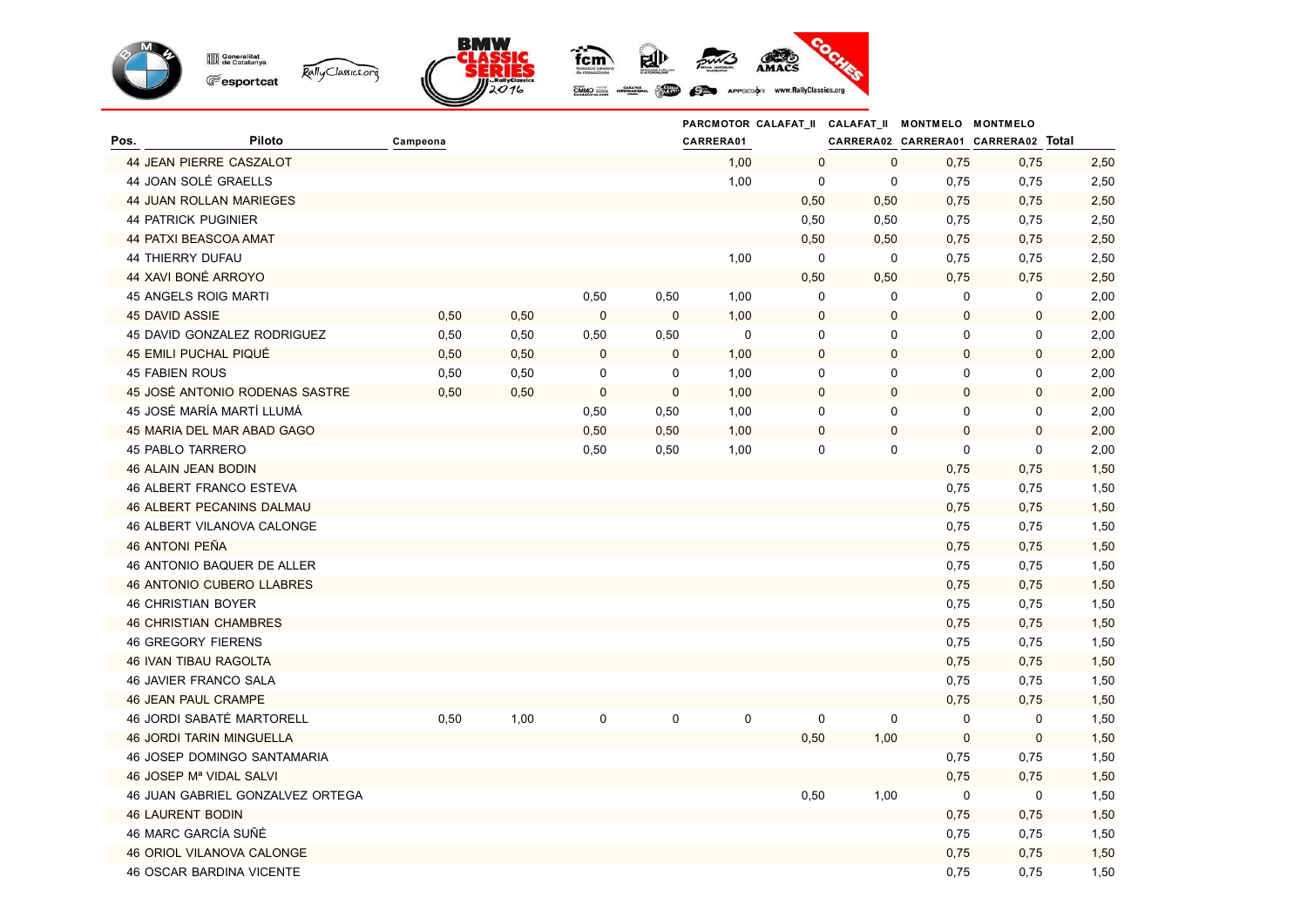

|                        |                                  |      |      |                  |             |              |              |              | MONTMELO MONTMELO         |              |      |
|------------------------|----------------------------------|------|------|------------------|-------------|--------------|--------------|--------------|---------------------------|--------------|------|
| Pos.                   | Piloto                           |      |      |                  |             |              |              |              | CARRERA01 CARRERA02 Total |              |      |
|                        | 46 ROSER MORERA RIU              |      |      |                  |             |              |              |              | 0,75                      | 0,75         | 1,50 |
|                        | <b>46 SANTI MANZANO PETIT</b>    |      |      |                  |             |              |              |              | 0,75                      | 0,75         | 1,50 |
|                        | 46 SANTIAGO GONZALEZ GONZALEZ    |      |      |                  |             |              |              |              | 0,75                      | 0,75         | 1,50 |
|                        | <b>46 XAVIER FOIX LLORENS</b>    |      |      |                  |             |              |              |              | 0,75                      | 0,75         | 1,50 |
|                        | 46 XAVIER JUNCOSA ARAGONES       |      |      |                  |             |              |              |              | 0,75                      | 0,75         | 1,50 |
|                        | 47 ADRIEN AUDIBERT               |      |      | 0,50             | 0,50        | $\mathbf 0$  | 0            | 0            | 0                         | $\mathbf 0$  | 1,00 |
|                        | 47 AGUSTÍN HONORATO ARNAEZ       |      |      | 0,50             | 0,50        | $\pmb{0}$    | $\mathbf{0}$ | 0            | $\mathbf 0$               | $\mathbf 0$  | 1,00 |
|                        | 47 ALEX RODENAS ESCRIBANO        | 0,50 | 0,50 | 0                | $\mathbf 0$ | 0            | $\mathbf 0$  | $\mathbf 0$  | $\mathbf 0$               | $\mathbf 0$  | 1,00 |
| <b>47 ANDRE FILIOL</b> |                                  |      |      |                  |             |              | 0,50         | 0,50         | $\mathbf 0$               | $\mathbf 0$  | 1,00 |
|                        | 47 ANTOINE BLASCO                |      |      | 0,50             | 0,50        | 0            | $\mathbf 0$  | $\mathbf 0$  | $\mathbf 0$               | $\pmb{0}$    | 1,00 |
|                        | 47 ARNAU LARROCA PADROL          | 0,50 | 0,50 | $\bf 0$          | $\mathbf 0$ | $\pmb{0}$    | $\mathbf 0$  | $\mathbf{0}$ | $\mathbf 0$               | $\mathbf 0$  | 1,00 |
|                        | 47 DAVID TARIN MINGUELLA         |      |      |                  |             |              | 0,50         | 0,50         | $\mathbf 0$               | $\mathbf 0$  | 1,00 |
|                        | 47 ENRIC BOADA ALMUNI            |      |      |                  |             |              | 0,50         | 0,50         | $\mathbf 0$               | $\mathbf 0$  | 1,00 |
|                        | 47 ESTER CASAJOANA SANVICENS     |      |      |                  |             | 1,00         | $\mathbf 0$  | $\mathbf 0$  | $\mathbf 0$               | $\mathbf 0$  | 1,00 |
|                        | 47 FRANCESC LARROCA SOLIVA       | 0,50 | 0,50 | $\mathbf 0$      | 0           | $\mathbf 0$  | $\mathbf 0$  | $\mathbf 0$  | $\mathbf 0$               | $\mathbf 0$  | 1,00 |
|                        | 47 FREDERIC SANZ BALUST          |      |      | 0,50             | 0,50        | $\mathbf 0$  | $\mathbf 0$  | $\mathbf 0$  | $\mathbf 0$               | $\mathbf 0$  | 1,00 |
|                        | <b>47 GILLES AGAUD</b>           |      |      | 0,50             | 0,50        | $\pmb{0}$    | $\mathbf 0$  | 0            | $\mathbf 0$               | $\mathbf 0$  | 1,00 |
|                        | 47 JEAN PAUL GENET               |      |      |                  |             |              | 0,50         | 0,50         | 0                         | $\mathbf 0$  | 1,00 |
|                        | 47 JEAN-MARC VIDAL               | 0,50 | 0,50 | $\boldsymbol{0}$ | 0           | $\mathbf 0$  | $\mathbf 0$  | $\pmb{0}$    | $\mathbf 0$               | $\mathbf 0$  | 1,00 |
|                        | <b>47 JEROME QUIOT</b>           |      |      |                  |             | 1,00         | 0            | $\mathbf 0$  | $\mathbf 0$               | $\mathbf 0$  | 1,00 |
|                        | <b>47 JOAQUIM CUMELLAS MARSA</b> | 0,50 | 0,50 | $\mathbf 0$      | 0           | $\mathbf{0}$ | $\mathbf{0}$ | $\mathbf 0$  | $\mathbf 0$               | $\mathbf{0}$ | 1,00 |
|                        | 47 JOAQUIM CUMELLAS SOTELO       | 0,50 | 0,50 | $\mathbf 0$      | 0           | $\mathbf 0$  | 0            | 0            | $\mathbf 0$               | $\mathbf 0$  | 1,00 |
|                        | 47 JORDI ALVAREZ LLAURADO        |      |      | 0,50             | 0,50        | $\pmb{0}$    | $\mathbf 0$  | $\mathbf 0$  | $\mathbf 0$               | $\mathbf 0$  | 1,00 |
|                        | 47 JOSEP MANEL LOPEZ ESCUDERO    |      |      |                  |             |              | 0,50         | 0,50         | $\mathbf 0$               | 0            | 1,00 |
|                        | 47 JUALIÁN RODRÍGUEZ             |      |      |                  |             | 1,00         | $\Omega$     | $\mathbf{0}$ | $\mathbf 0$               | $\mathbf 0$  | 1,00 |
|                        | 47 JUAN MARTIN GARCIA            |      |      |                  |             | 1,00         | 0            | 0            | 0                         | $\mathbf 0$  | 1,00 |
|                        | 47 MANEL GIGO FERNANDEZ          |      |      |                  |             |              | 0,50         | 0,50         | $\pmb{0}$                 | $\pmb{0}$    | 1,00 |
|                        | 47 MANUEL PEREZ LATRE            | 0,50 | 0,50 | 0                | 0           | 0            | $\mathbf 0$  | $\mathbf 0$  | $\mathbf 0$               | $\mathbf 0$  | 1,00 |
|                        | 47 MARC PEREZ OLIVER             |      |      |                  |             |              | 0,50         | 0,50         | $\mathbf 0$               | $\mathbf 0$  | 1,00 |
|                        | 47 MATEO MALAGA PEREZ            |      |      |                  |             | 1,00         | $\mathbf 0$  | $\mathbf 0$  | 0                         | $\mathbf 0$  | 1,00 |
|                        | 47 MAURICI PALOUZIÉ GARCÉS       | 0,50 | 0,50 | $\mathbf 0$      | $\mathbf 0$ | $\mathbf 0$  | $\mathbf 0$  | 0            | $\mathbf 0$               | $\mathbf 0$  | 1,00 |
|                        | 47 MEDÍ GARRIGA VAQUÉ            |      |      |                  |             | 1,00         | $\mathbf 0$  | $\Omega$     | $\mathbf 0$               | $\mathbf 0$  | 1,00 |
|                        | 47 MICHEL FRANCEZ                |      |      |                  |             |              | 0,50         | 0,50         | $\mathbf 0$               | $\mathbf 0$  | 1,00 |
|                        | 47 MIQUEL LLADÓ TUGAS            |      |      |                  |             | 1,00         | 0            | $\mathbf 0$  | 0                         | $\mathbf 0$  | 1,00 |
| <b>47 NICOLAS MISI</b> |                                  |      |      |                  |             |              | 0,50         | 0,50         | $\mathbf 0$               | $\mathbf 0$  | 1,00 |
|                        | 47 OSCAR DAUNIS MULET            | 0,50 | 0,50 | 0                | 0           | 0            | $\mathbf 0$  | 0            | $\mathbf 0$               | 0            | 1,00 |
|                        | 47 OSCAR GOMEZ SANCHEZ           |      |      | 0,50             | 0,50        | $\mathbf 0$  | $\mathbf 0$  | 0            | $\mathbf 0$               | $\mathbf{0}$ | 1,00 |
|                        | 47 PERE MUNAR FORS               | 0,50 | 0,50 | $\mathbf 0$      | $\mathbf 0$ | 0            | 0            | 0            | $\mathbf 0$               | $\mathbf 0$  | 1,00 |